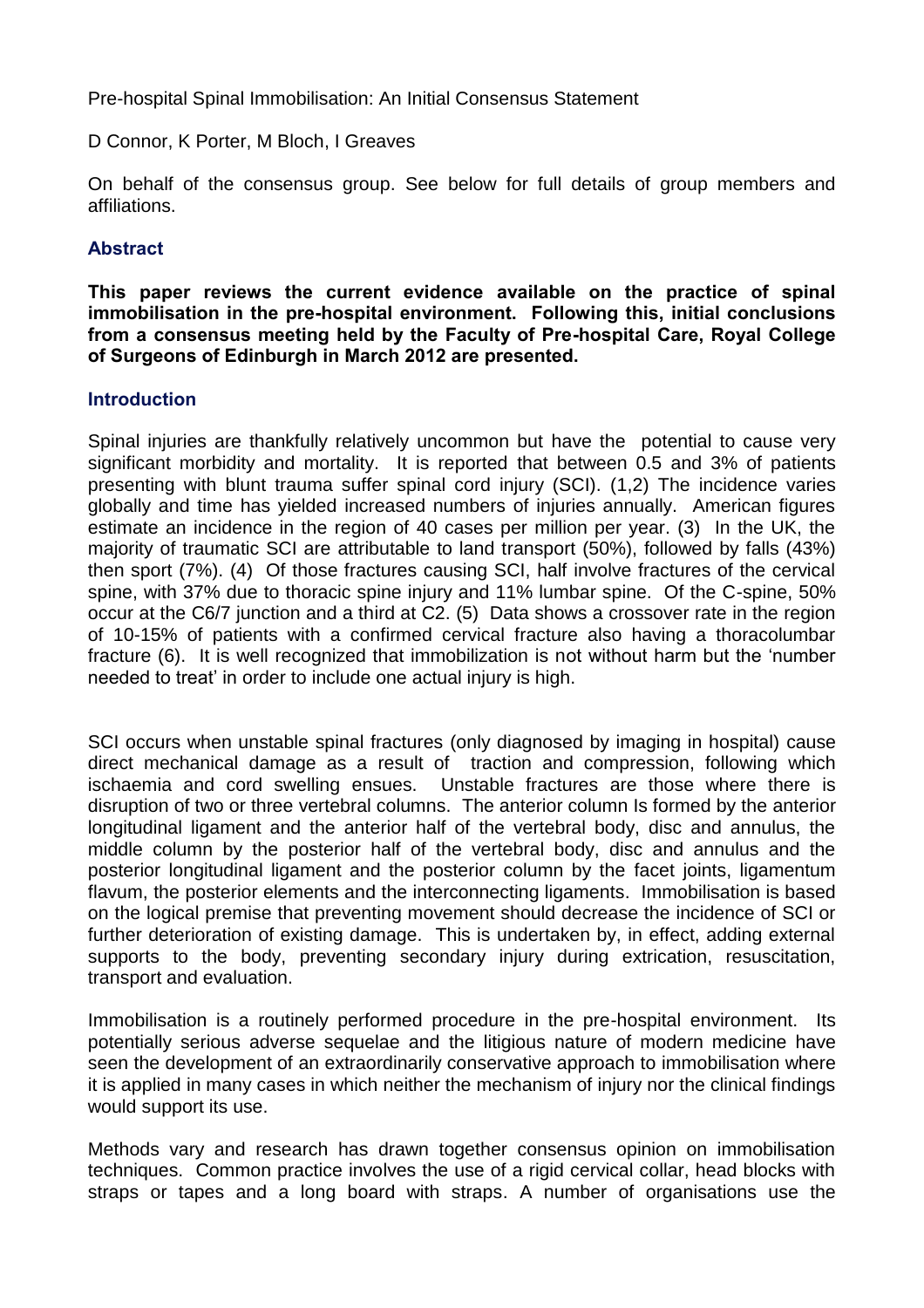orthopaedic scoop stretcher or Kendrick Extrication Device (KED). The scoop stretcher is of value in reducing the amount of handling to which victims of trauma are subjected and the Faculty of Pre-Hospital Care is shortly to issue consensus guidance regarding *minimal handling protocols* in trauma. The vacuum mattress is indicated in prolonged transportation to minimize the risks explained below. A pelvic sling should therefore be placed in the correct position in the vacuum mattress and the patient transferred in the scoop onto the mattress and the pelvic binder fastened appropriately. Once on a vacuum mattress, the scoop can be removed.

## **Search Strategy**

Prior to the Faculty meeting in March 2012, a review of the published literature was undertaken utilising PubMed to search the Medline database. Secondary searches were made using UK PubMed Central and Google Scholar. The search terms included prehospital, out-of-hospital, spinal immobilisation, cervical collar, c-spine clearance. A tertiary search analysed the references of retrieved articles to identify further sources.

## **The Debate**

Immobilisation is a key concept in most trauma guidelines. The ATLS course recommends that all trauma patients considered to be at potential risk of spinal injury have immediate neck immobilisation. (7) This guidance is founded upon expert opinion rather than definitive evidence and current protocols have a strong historical rather than scientific precedent. In the practice's favour, Reid in 1987 reported that secondary neurological injury occurred in 1.4% of patients with spinal injury diagnosed in the ED whereas the secondary neurological injury rate was 10.5% in those where a diagnosis of spinal injury was missed. (8)

However, a full review undertaken by Kwan and colleagues concluded that there is no high-level evidence quantifying the effect of immobilisation versus no immobilisation on adverse effects. (9) They commented that the low prevalence of SCI would mean 50-100 patients would need to be immobilised for every patient at risk of SCI. Opinions are increasingly being expressed that the practice is overused and needs review since the procedure itself is not benign. Rather it is uncomfortable, takes time so delaying initiation of specialist treatment in time critical patients, raises intracranial pressure, increases aspiration risk and the risk of decubitus ulceration and also potentially reduces airway opening and respiratory efficacy. (9) Indeed, the latter two risks refute an axiom of prehospital care where airway maintenance takes precedence over other considerations. Kwan concludes her review by stating that, "...*the possibility that immobilisation may increase mortality and morbidity cannot be excluded."*

Hauswald's biomechanics have been published several times. (10,11) His group surmises that injury is done at the time of impact by forces of greater magnitude than those encountered in subsequent movement which is generally not sufficient to cause further damage. They comment that the alert patient will develop a position of comfort with muscle spasm protecting a damaged spine.

A 2009 review also concluded that the alert, cooperative patient does not require immobilisation even if a clinical decision rule is positive, unless their conscious level deteriorates. (12) They state that muscle spasm is a superior method to an artificial procedure. The College of Emergency Medicine guidance emphasizes the need for large-scale studies (13) whilst acknowledging the ethical conundrum that, "*the current*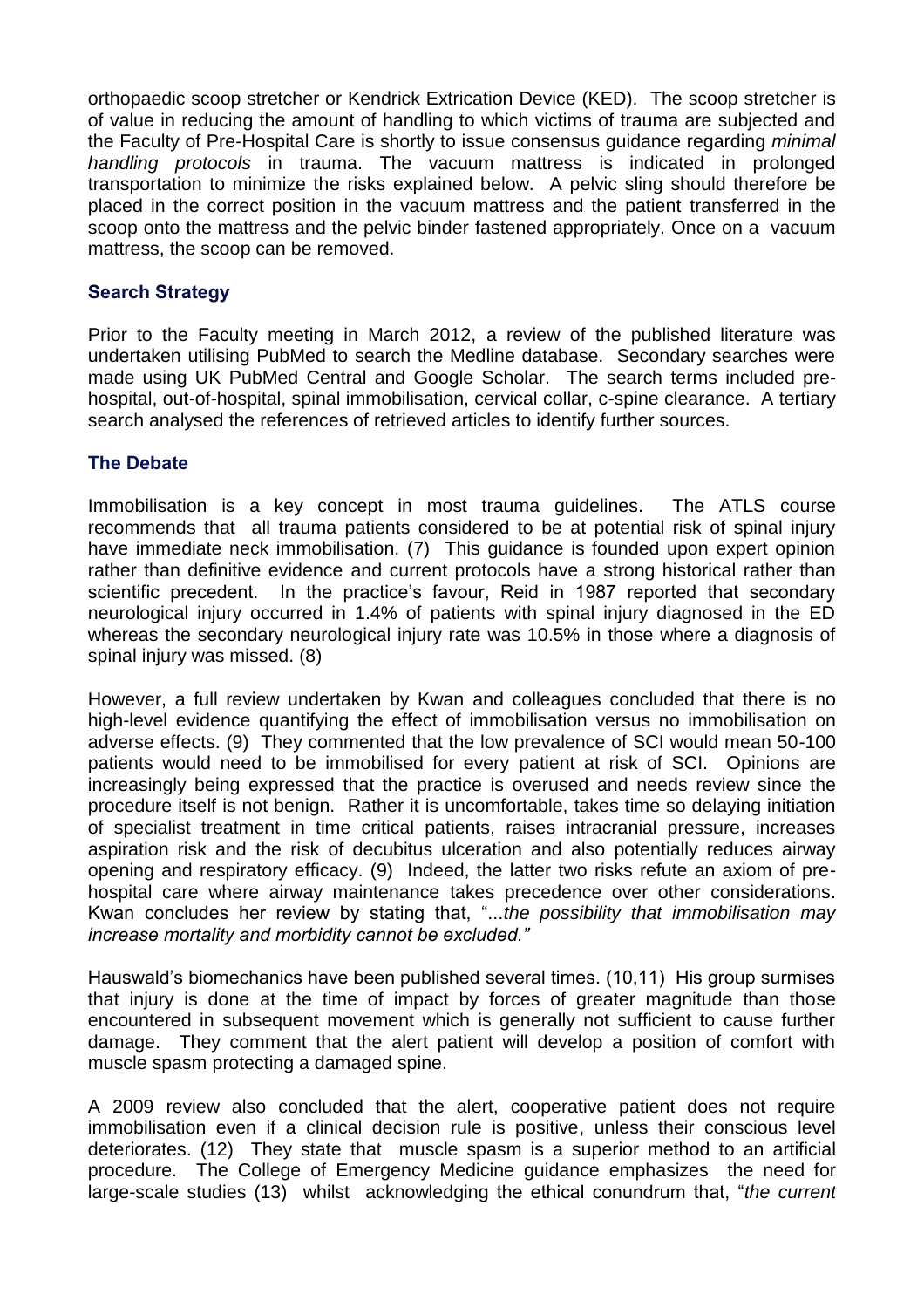*practice...is so widely adopted and the consequences of causing or exacerbating a spinal injury so catastrophic that such trials may not be supported."*

## **Selective Immobilisation**

Practice is shifting from blanket immobilisation to a selective approach. The question posed is whether guidelines can safely identify those with a spinal fracture or SCI. Whether selective immobilisation differs from pre-hospital clearance is undecided. At times the terms appear synonymous. However, an algorithm-based decision rule must only have the sensitivity to identify all occult fractures. Clearance requires a high degree of specificity that is not required when ruling-in immobilisation.

Emergency Department management of spinal patients has changed over the past ten years with the incorporation of level one evidence into x-ray procedures. There are two validated decision rules with near 100% sensitivity for significant SCI. The NEXUS rules (14) identified five low risk criteria which, if met, could exclude injury:

- no midline tenderness
- no focal neurological deficit
- normal alertness
- no intoxication
- no painful distracting injury

The Canadian C-Spine Rule (CCSR) utilises low and high risk factors (15):

- Firstly, is any high risk factor present (age greater than 65, paraesthesia, significant mechanism?)
- Secondly, is there any low risk factor that allows safe assessment of range of motion? (Simple rear-end collision, sitting position in the ED, ambulatory at any time, delayed onset of pain, absence of spinal tenderness).
- Lastly, can the patient actively rotate their neck through 45 degrees?

NICE guidance favoured the CCSR but chose to combine the two rules adding midline tenderness to increase sensitivity (16). However, whilst this may appear logical it invalidates the evidence base developed for each system and a paper comparing the two came out firmly in favour of CCSR (17).

Validation of the CCSR in the pre-hospital setting has been undertaken and its reliability proven. Qualitative studies have shown that paramedics are comfortable using it. (18)

Other rules exist. American EMS physicians algorithm indications include patients with a mechanism suggestive of clinical risk and at least one of: an altered mental status, evidence of intoxication, distracting painful injury, neurological deficit or spinal tenderness. (19)

Mechanism of injury is commonly used as being a predictor of injury and is component of the CCSR, despite being excluded from the NEXUS guidance. The American College of Neurological Surgeons emphasises it as the main factor mandating immobilisation over examination in the pre-hospital setting. (20) Refuting this, other series show no link between mechanism and outcome. (21)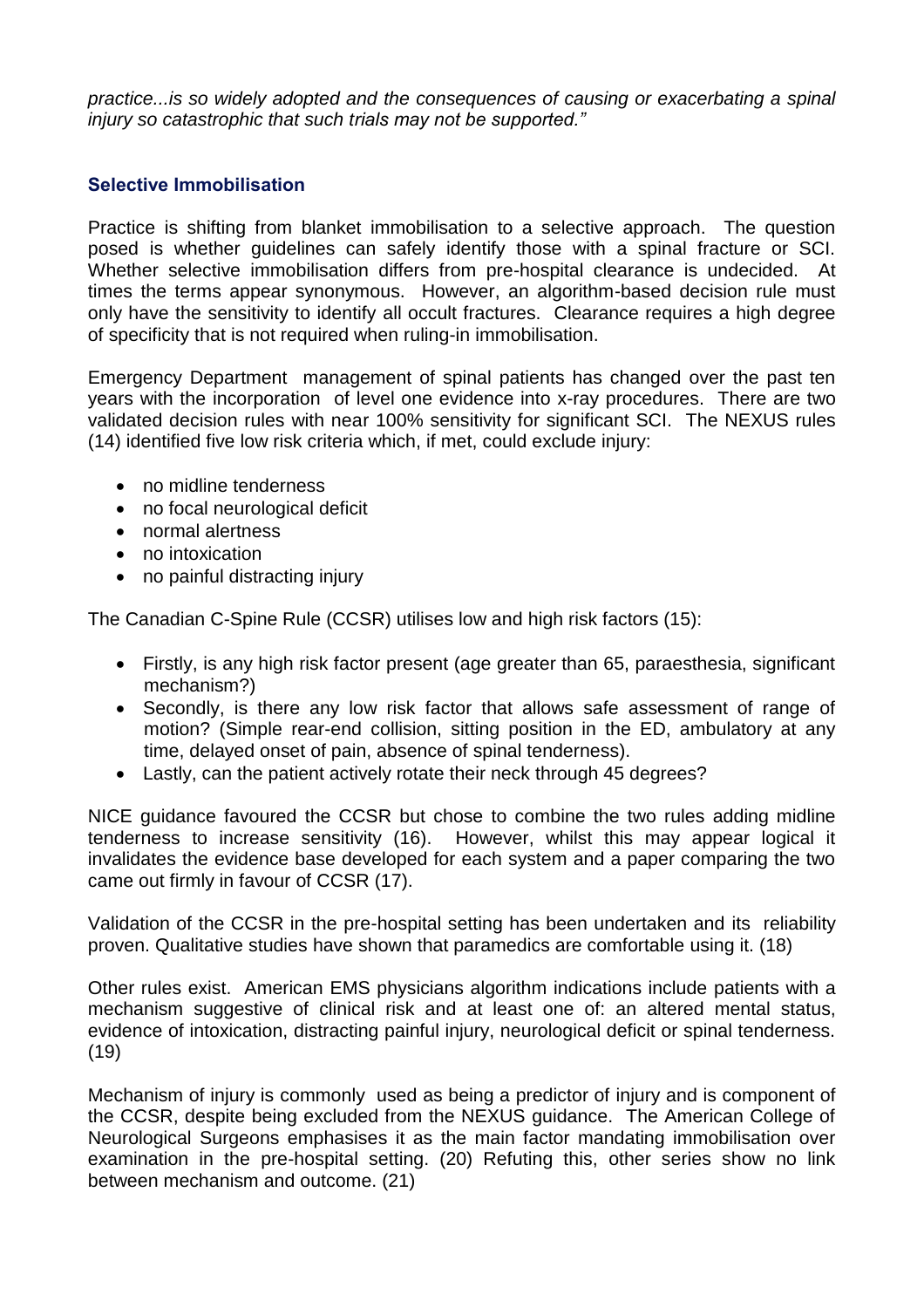JRCALC guidance suggests that all patients should be initially immobilised if the mechanism of injury is suggestive of SCI (22). The guidance give a list of criteria which, if absent, allow removal of immobilisation. The recent 2011 update stresses that suspicion of thoracic and lumbar injury despite a 'cleared' C-spine warrants full immobilisation. The current lack of a clear consensus potentiates the risk of litigation, as no matter which guideline is used, expert witnesses will be found who will argue against it.

# **Consensus Outcomes**

The consensus meeting held by the Faculty of Pre-hospital Care aimed to clarify the practice of immobilisation. Preliminary discussions highlighted salient points that required discussion. The conclusions of the consensus group are given below.

*1. The long spinal board is an extrication device solely. Manual-in-line stabilisation is a suitable alternative to a cervical collar.*

With respect to methods of immobilisation, a firm distinction was made between extrication and transport / evacuation. The Faculty recommend the use of a long board solely as an extrication device and not for the transport of patients to hospital. For this purpose, a scoop stretch or vacuum mattress should be used. Not only does this abate pressure effects but limits the exposure of patients to unnecessary and detrimental log rolling. It was also felt that manual-in-line stabilisation is an appropriate substitute for a cervical collar and may well be better in certain patients such as those with a compromised airway, possible raised intracranial pressure, combative patients and children. However, if a cervical collar is used this should be correctly sized and fitted. Incorrect use may give a false sense of security and the patient should still be fully immobilised. Once fully immobilised the collar may be loosened to reduce discomfort, reduce intra-cranial pressure and potentially facilitate airway management.

*2. An immobilisation algorithm may be adopted although the content of this remains undefined.*

Selective immobilisation algorithms are viable in the UK pre-hospital setting. Using algorithms such as these in the pre-hospital environment ,would allow clinicians to immobilise only those who meet pre-defined criteria. The precise details of these prehospital criteria are yet to be decided but may well resemble the NEXUS rules. With any algorithm, a sensitivity level must be accepted that strikes a balance between prevention of SCI and use of the finite resources available. Furthermore, the practice of 'clearing the C-spine' should be aimed at including all serious injuries and treating accordingly.

The suggestion that some of the criteria in the above mentioned guidelines might be 'weighted' was discussed although no firm conclusions were drawn, in particular, it was felt that the subjective elements (e.g. mechanism of injury) could be viewed as a source of over-triage whereas objective elements such as age might be given more priority.

*3. There may be potential to vary the immobilisation algorithm based on the conscious level of the patient.* 

It was felt that emphasis should remain on prioritising ABC in polytrauma patients. It was agreed that differentiation between the conscious and unconscious patient and the appropriate treatment for each should be considered in future guidelines. It may be that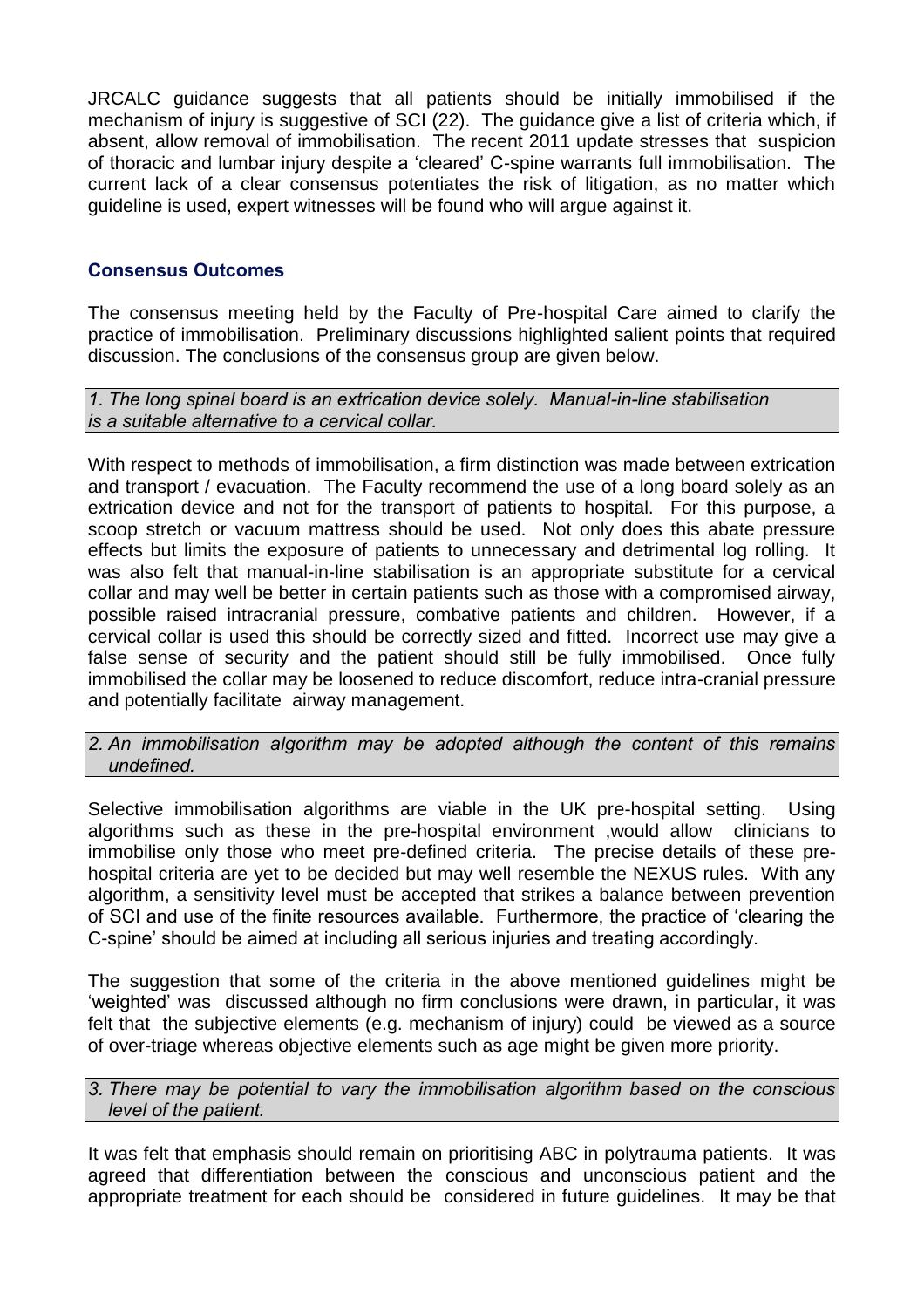in the cooperative patient immobilisation can be deferred until after the primary survey by advising the casualty to refrain from movement. This is obviously not possible in the unconscious patient, but in their case, the need for a primary survey evaluation is paramount and independent movement is less likely. These suggestions are provisional.

### *4. Penetrating trauma with no neurological signs does not require immobilisation.*

In line with other evidence, the meeting agreed that penetrating trauma to the spine does not require immobilisation in the absence of overt neurological signs.

### *5. 'Standing take down' practice should be avoided.*

It was also agreed that the practice of a 'standing take down' where a person who is wandering around with an element of neck ache gets placed against an upright spinal board and placed horizontal and then immobilised is seldom if ever warranted.

## **Conclusions**

The consensus group was absolutely clear that a change is needed from a policy of immobilizing necks as much for the protection of the clinician as for that of the patient, to a system of selective immobilization designed to reduce the risks to the trauma victim.

It is important to remember, however, that voluntary aid organisations will be looking for guidance in this challenging area. For these practitioners, guidance for the 'nonprofessional' managing trauma should err towards the side of over triage. They could with benefit, however, be made aware that cervical collars are not the panacea that they are often made out to be and that manual inline stabilisation (MILS) is often a more beneficial and acceptable modality compared with triple immobilisation. They should also be encouraged to consider moving away from spinal boards towards non-metallic scoops and the concept of minimal handling.

*8. Further research and into effective, practical and safe immobilisation practice, and dissemination of this, is required.*

The consensus group emphasized the differences between the pre-hospital environment and secondary care and the unique challenges pre-hospital practice presents. As a result, in hospital guidelines can not be assumed to be directly transferable. Research in this area is needed and research supported practices will, the group believes, lead to advances in care which should be widely disseminated via reproducible education and training. Subsequent audit of the new practice will allow refinements and changes to be instigated.

#### **References**

- 1. Cameron P, Bagge B, McNeil J, Finch C, Smith K, Cooper D, et al. The trauma registry as a statewide quality improvement tool. J Trauma 2005;59:1469-1476
- 2. Burney R, Maio R, Maynard F, Karunas R. Incidence, characteristics, and outcomes of spinal cord injury at trauma centers in North America. Arch Surg 1993;128:596-599
- 3. The National Spinal Cord Injury Statistic Center. Spinal Cord Injury: facts and figures at a glance. Birmingham, Alabama: University of Alabama at Birmingham National Spinal Injury Center, 1998
- 4. Aung T, El Masry W. Audit of a British Centre for spinal injury. Spinal Cord 1997;35:147-150